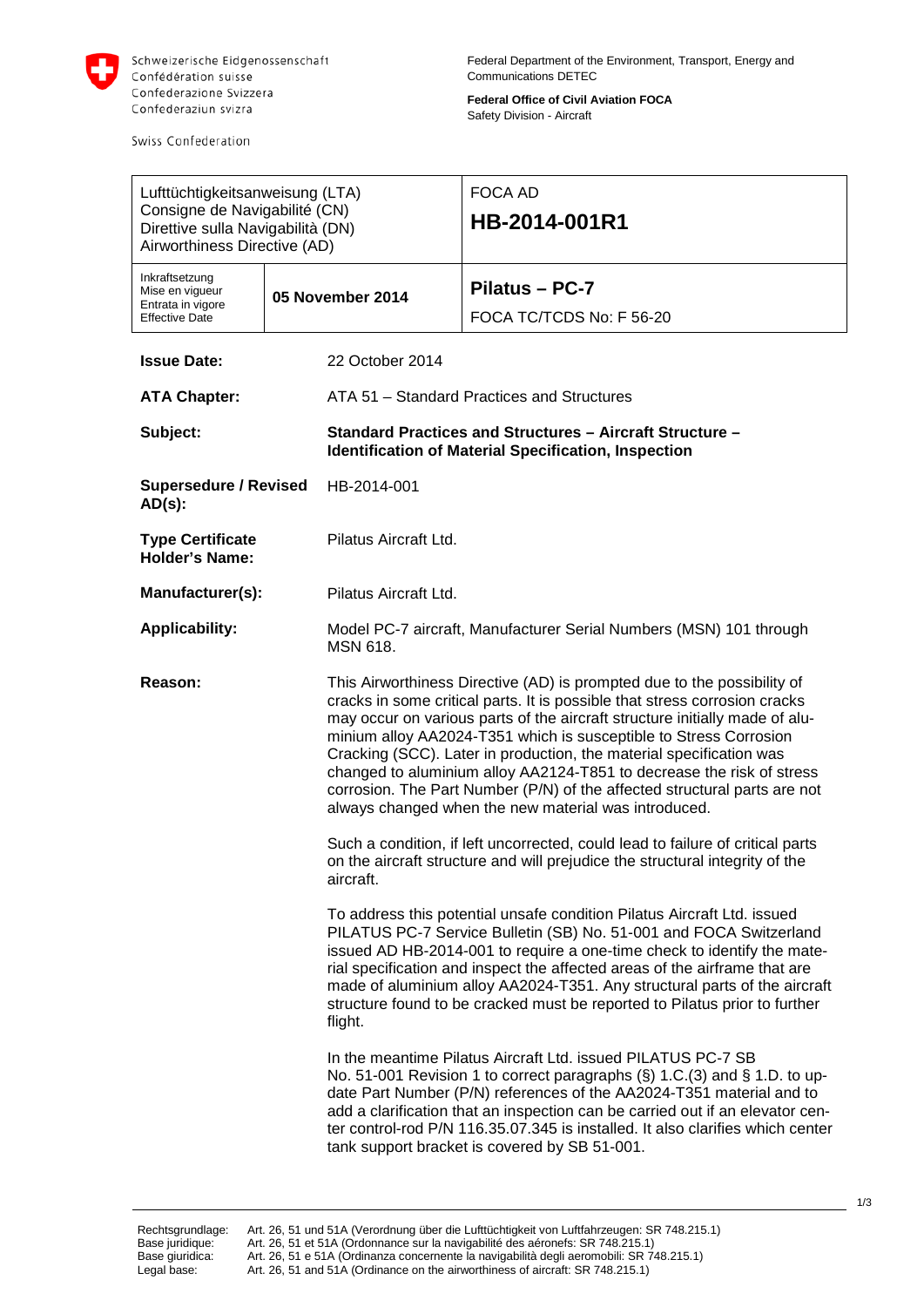Lufttüchtigkeitsanweisung (LTA) Consigne de Navigabilité (CN) Direttive sulla Navigabilità (DN) Airworthiness Directive (AD)

## FOCA AD

## **HB-2014-001R1**

For the reasons described above, this AD retains the requirements of FOCA Switzerland AD HB-2014-001, which is revised and clarifies that an inspection of the elevator center control-rod can be carried out if P/N 116.35.07.345 is installed and corrects some paragraphs and clarifies the information which center tank support bracket is affected. **Required Action(s) and Compliance Time(s):** Required as indicated below, unless already accomplished, within the next 365 days after the effective date of this AD: (1) Perform a one time conductivity test of items 6 thru 9 and 11 thru 13 (both on aircraft and those held in stores) as listed in § 1.A.(2) of PILATUS PC-7 SB No. 51-001 Revision 1, to check the material of the parts. (2) If the parts are made of aluminium alloy AA2124-T851, make an entry in the aircraft logbook as required by § 3.D.(3) of PILATUS PC-7 SB No. 51-001 Revision 1. (3) Replace elevator center control-rods with P/N 116.35.07.271 (Item 3 as listed in § 1.A.(2) of PILATUS PC-7 SB No. 51-001 Revision 1), because the inspection for cracks on this type of control-rods is difficult. If elevator center control-rods P/N 116.35.07.345 (Item 3 as listed in § 1.A.(2) of PILATUS PC-7 SB No. 51-001 Revision 1), are installed, these type of control rods will be inspected. (4) Parts (Items 1, 2, 4, 5 and 10 as listed in § 1.A.(2) of PILATUS PC-7 SB No. 51-001 Revision 1) are made of aluminium alloy AA2024-T351. Therefore: • Do a one time inspection for cracks of Items 1, 2, 4 and 10 • Replace Item 5 (5) If the conductivity test shows the parts are made of aluminium alloy AA2024-T351: a) For Items 7 thru 9 and 11 thru 13 as listed in § 1.A.(2) of PILATUS PC-7 SB No. 51-001 Revision 1, do a one time inspection for cracks. If cracks are found, contact Pilatus. **NOTE:** Repetitive mandatory inspections will be added to Chapter 5 of the Aircraft Maintenance Manual (AMM). The inspections will give instructions on how to examine the parts for cracks. The inspections will only be applicable to parts made from AA2024-T351. b) For Item 6 as listed in § 1.A.(2) of PILATUS PC-7 SB No. 51-001 Revision 1, replace the part with a part made of aluminium alloy AA2124-T851. **Ref. Publication(s):** PILATUS PC-7 Service Bulletin No. 51-001 Revision 1. The use of later approved revisions of this document is acceptable for compliance with the requirements of this AD. **For further information contact:** The applicable manufacturer's documentation may be obtained directly from: